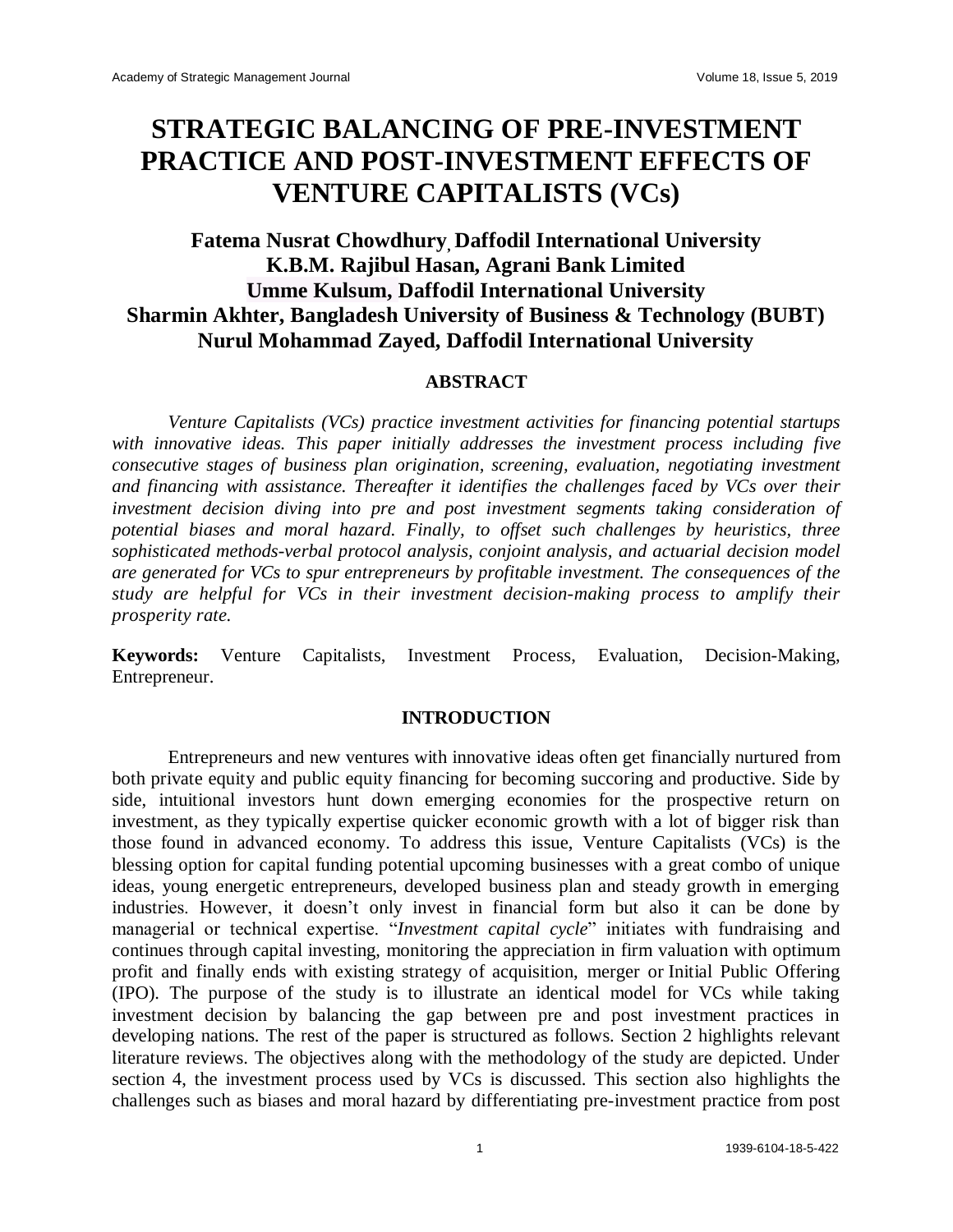investment impact on VCs and suggested three decision-making methods as heuristics to combat those challenges faced by VCs while evaluating an entrepreneur's business plan. Section 5 concludes with some suggestive remarks for both VCs and fund-seeking potential entrepreneurs.

# **LITERATURE REVIEW**

Grossman & Hart (1986) concluded if entrepreneurs failed to uphold their business prospects with full of confidence, it turned out to be difficult to form a financing documentation from investors. Hart & Moore (1998) suggested VCs can finance young firms with information gaps and allow them to receive the equity financing that they cannot rise from other sources. Sahlman (1990) pointed out VCs use staged capital infusion as a potential weapon by controlling financing duration with fluctuating evaluation of firm time to time. Later on, Gompers (1995) examined this strategy on venture capital-financed firms found VCs stops refinancing after getting reduction in returns of investment. Previously Lerner (1994) tested this hypothesis and found VCs getting the second opinion from similar or better experienced VCs while doing the early stage of syndicate investment in firms. Jensen & Meckling (1976) suggested that distributing stock option to a number of employees can be an effective tool to address the moral hazard where control is separated from ownership. According to Fama & Jensen (1983) VCs participating in the board of directors can shape the need of oversight with advice and support. Lerner (1995) tried to check the number of representatives of VCs on the board with need for insight and found investor's board memberships mainly reduce the cost of long-distance monitoring and agency problem. Moreover, Shleifer & Vishny (1997) added VCs take an active role on board of directors with the intention of governance by monitoring growth time to time. Baker & Gompers (1999) explained VCs widely use stock offering as compensation to the top level managers for addressing agency problems. Sorenson & Stuart (2001) mentioned that a decision criterion of VCs is the most complex task by evaluating the firm's economic value which may vary depending on an industry basis. Sharma (2015) explained multi-criteria perspective is used by VCs for decision making of funding new ventures. Here multi-criteria includes industry types, geographic proximity and growth stage and investment size. They also suggested the generation of the actuarial decision model for VCs, designed with crucial investment criterion to avoid biases and moral hazards for profitable financing.

# **OBJECTIVES AND METHODOLOGY**

The objective of the study is to balance the impact of a pre-investment decision with post-investment consequences such as biases and moral hazards. The final outcome of this study is to demonstrate such sophisticated decision-making tools (verbal protocol analysis, conjoint analysis and actuarial decision model) as heuristics to combat those challenges faced by VCs. In order to ascertain the objectives of this descriptive study, the data is qualitative in nature and primarily based on secondary data. For the generation of an actuarial decision model, the secondary data was collected from various publication related to the topic. To clarify different conceptual matters, the internet and different articles published in the journals and magazines was used.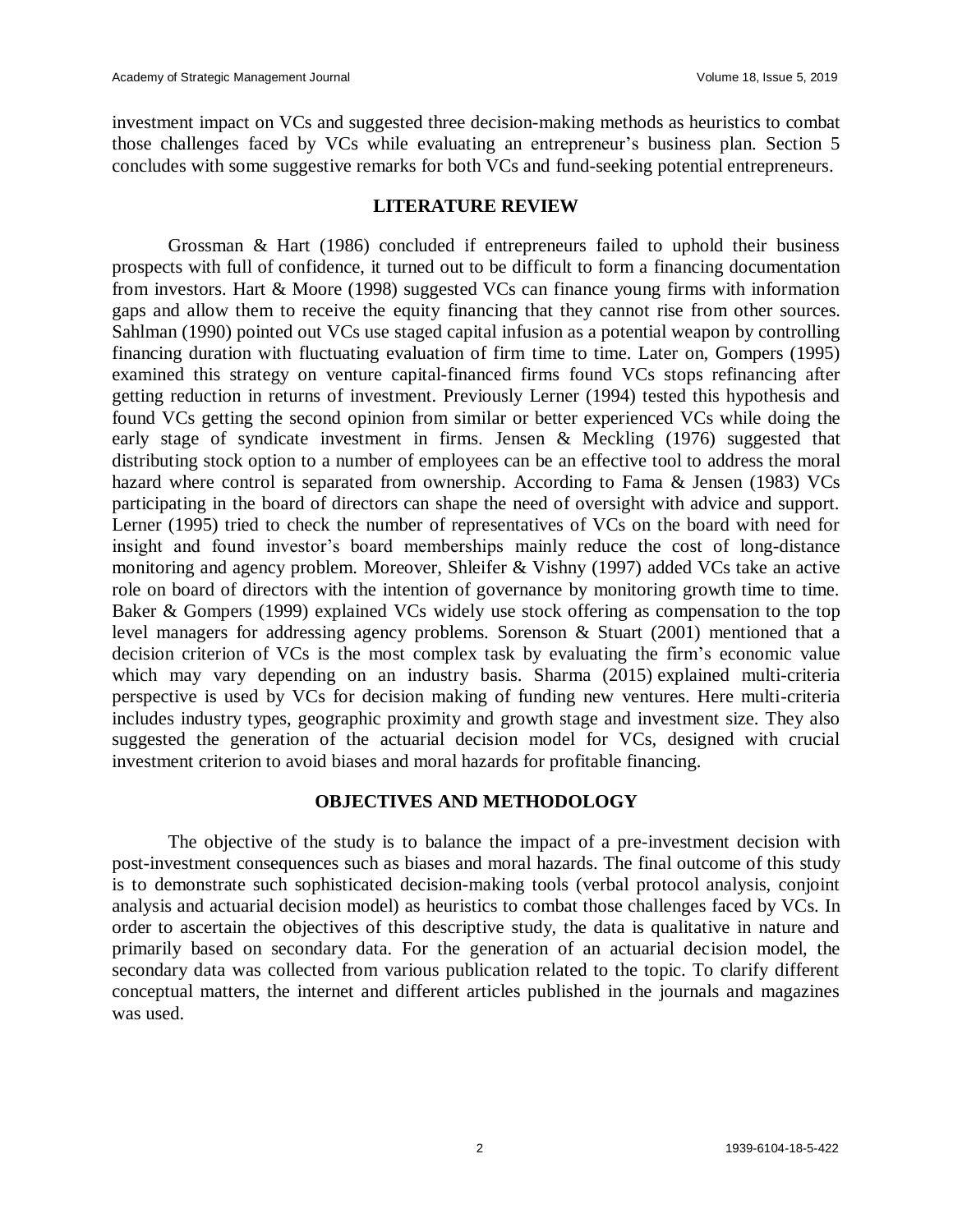# **RESULTS AND DISCUSSION**

#### **Venture Capital (VC) Investment Process**

Firstly Tyebjee & Bruno (1984) suggested a five-segment VC investment process including: identifying potential firm as deal origination, proposals reviewing as deal screening, plan assessment on risk as deal evaluation, negotiating and establishing VC agreement as deal structuring and providing value-added guidance as post-investment activities. While investing VCs covers all of the scopes of both seed capital and expansion-stage by following five consecutive stages: Plan Origination, Screening, Evaluation, Negotiating Investment and Financing with Post-Investment Assistance. In Figure 1, the pre-investment stage begins with the VCs conducting an initial review of the business proposal to check investment criteria. If so, a meeting will be arranged with the entrepreneur to demonstrate key policy variables to achieve the strategies outlined in the plan and VCs usually look carefully at the team's functional skills and backgrounds for this business screening. Then VCs evaluate due diligence checklist for identifying the key risks associated with the investment and develop a risk mitigation plan. If the VCs act as a lead investor in a syndicate, then they may also share the outcome of their due diligence with other investors. Typically investment approval leads to a Memorandum of Understanding (MoU) after getting approval of due diligence report by the venture capital fund's board of directors. Finally VCs assess the market viability and provide financing and guidance to the entrepreneur with hiring key members of the management team, planning financial strategy, and transforming into acquisition, merger or Initial Public Offering (IPO).



# **FIGURE 1 VENTURE CAPITAL (VC) INVESTMENT PROCESS**

#### **Challenges Faced by VCs during Evaluation and Post Investment Period**

Initially, Fama (1998) mentioned biases, which significantly make an impact on the evaluation state of VCs. While taking a decision on how investors are reacting get highly influenced suggested by Forrester. Mitteness et al. (2012) identified the aspects of biases as overconfidence, framing, habit, the perception of risk, inconsistency, experience, beliefs. A few of these cognitive factors underlying behind the evaluation system of the VCs are addressed while making a decision before investment. As a result, there appears a gap between the pre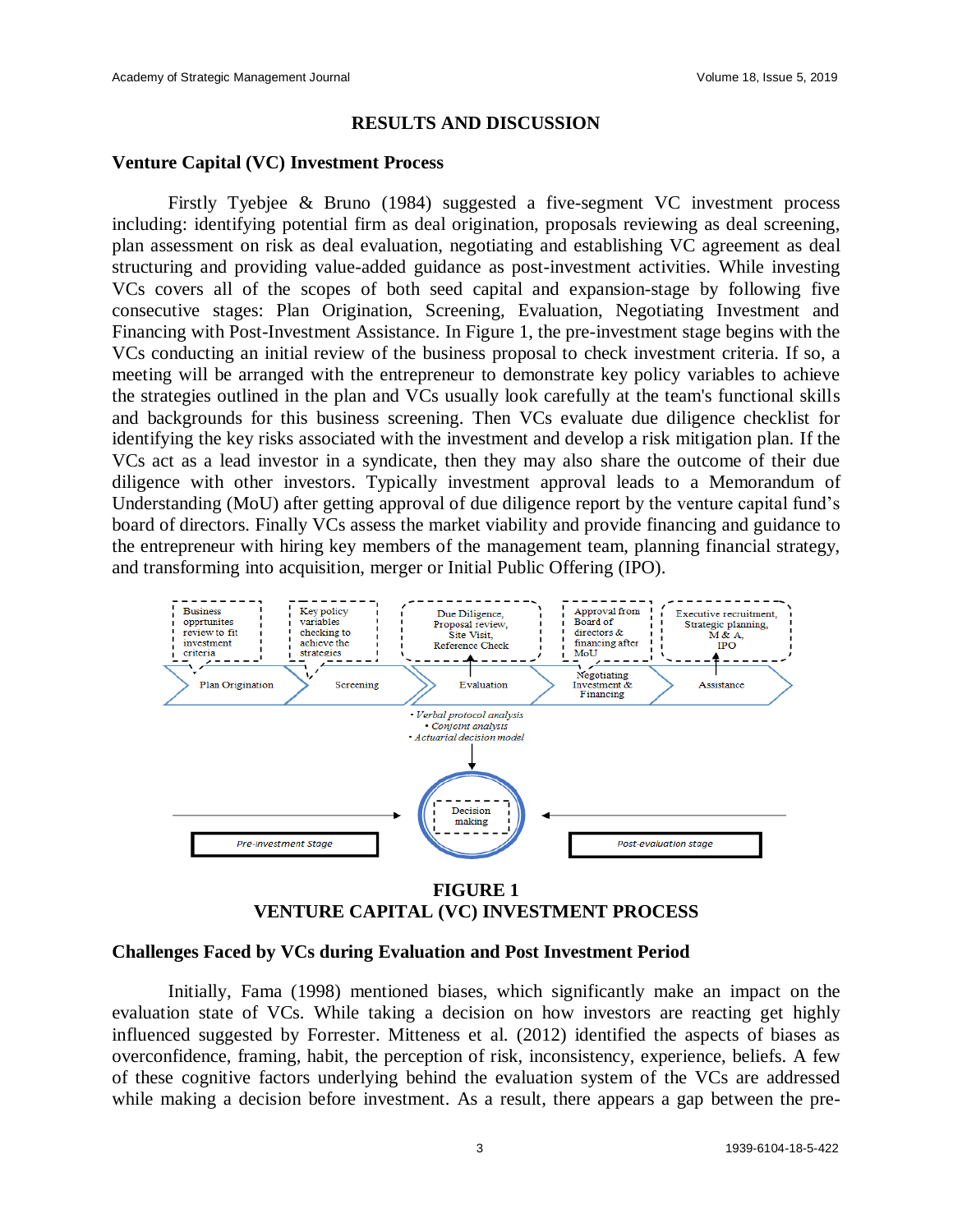investment scenario and post-investment assessment. To address biases, staged capital infusion and syndication investment with other expert VCs of similar industry lowers the risk of financing entrepreneurs by second opinion for diversifying industry risk. Moral hazard is another challenge faced by VCs after the funding in a young business. Initially with prospective idea and strategies with lack of capital entrepreneur successfully make an impact on VCs. Moral hazard appears between investors and entrepreneur due to an unobservable correct distribution of fund to the business project by the entrepreneur after capital financing from VCs. Practically most of the cases entrepreneur make a small portion of cash inflow in the business project by keeping the rest of the portion in a personal account. As a result, entrepreneurs shrink the success rate as well as the efficiency of capital-induced, which lead to conflict of interest known as agency problem. Thus at the negotiating stage of investment, there must be effective design to address the fund computability along with individual participation. The contract might include that specific condition limiting the entrepreneur carry on the project once the agreement has expired, as by transferring position of the VCs. If such prevention is not taken; the entrepreneur can present financial planning to any of the VCs again for funding. Membership of VCs in the board of directors, hiring executives, a stock option for compensation may work well to reduce this sort of agency cost faced by VCs as a result of moral hazard.

# **Heuristics of VCs Decision-Making Process**

Being rule of thumb, Heuristics states the methods to solve these challenges of VCs. Shefrin (2000) mentioned it as an experienced-based solution to deal the raising issues while making decisions of financing. Simon & Houghton (2002) suggested it as a technique by brainstormed logical reasoning by the decision maker. Best investment decision needs much effort from VCs to avoid such noises as biases before evaluation and moral hazard after investment. There is no information asymmetry initially between the investor and entrepreneur but the asymmetry rise over time after the funding. Here the hub of asymmetric information derives from the unobservable allocation of the fund by the entrepreneur and leads to unsuccessful investment. Before considering the optimal financial contract between them, there is a need for a sophisticated method for analyzing the efficient investment decision making policy without the potential biases and double moral hazard problem. Verbal protocol analysis allows VCs to think again and again for evaluation based on aspects of financing from recorded verbal declaration of entrepreneurs. Here in Figure 2 it shows VCs record the statement of entrepreneur in an interview followed by transcribing the verbalization and segmenting into episodes of evaluation aspects separately. VCs proceed by assessing funding criteria, financial strategy and usage of fund allocation. By encoding the episodes, reliability is tested and finally, VCs comes to the point to make the investment or not.



**FIGURE 2 VERBAL PROTOCOL PROCESS**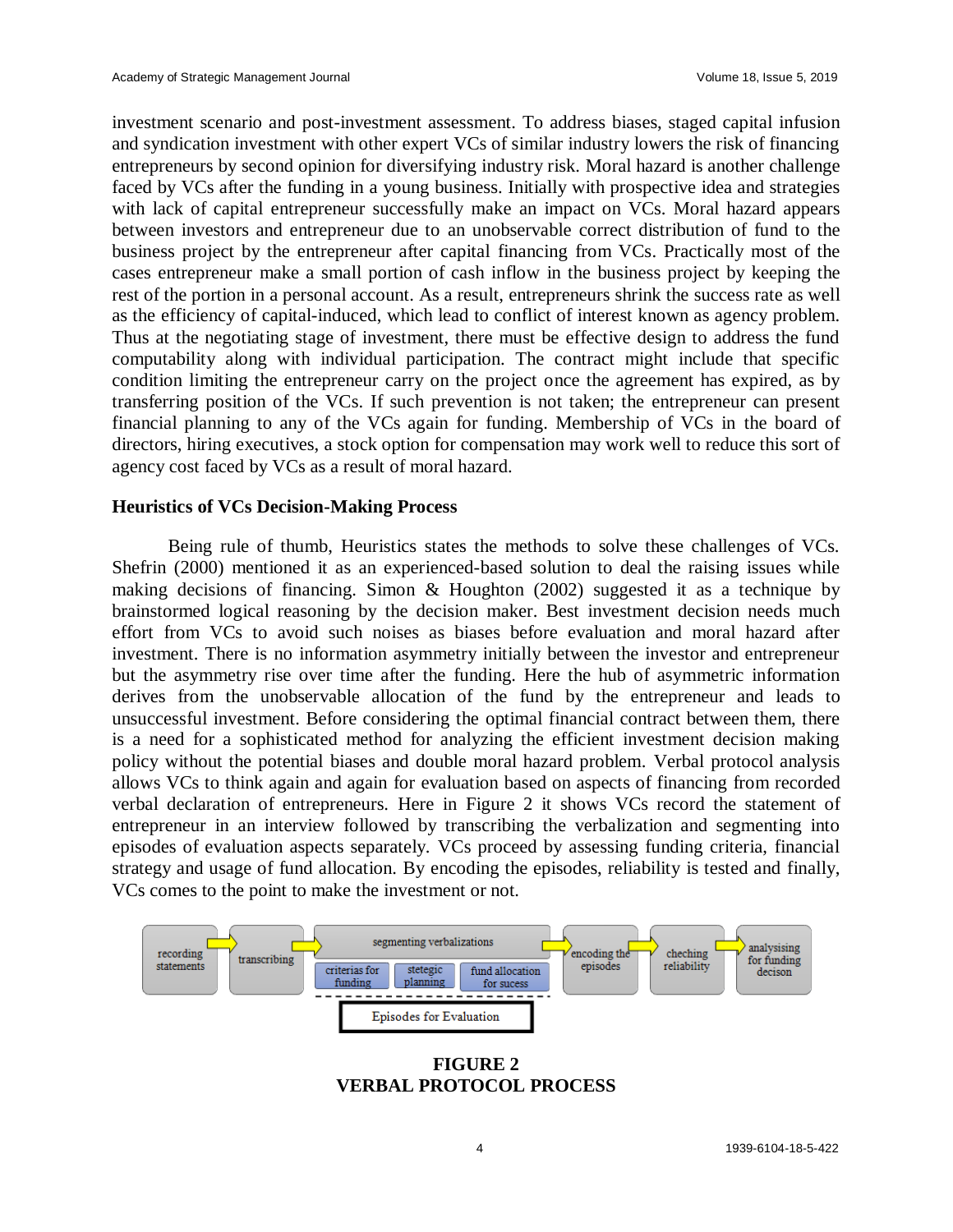Another decision-making process, conjoint analysis identifies how and when evaluation criteria are used in the analysis process. Here entrepreneurs are judged by VCs by assessing their priorities and making series based on their business profiles. Here Figure 3 illustrates four step by step process of conjoint analysis starting with design, where attributes with their quality level are defined for the respondent's choice; moving to evaluation by checking the combination of respondent's priorities attributes with quality level; the third stage formulates the analysis to set the respondent's preferred approaches to obtain success and identifying the process of aggregate judgments; finally the process stimulates the investor to generate a combination of highest quality of attributes preferred by respondents for target achievements.



**FIGURE 3 CONJOINT ANALYSIS PROCESS**

The actuarial decision model is another sophisticated model that breaks down a decision into indicators and recombines those indicators to forecast the potential result. For VCs decision, an actuarial model may defragment a business proposal into results regarding the key management team of entrepreneur, market, financial strategy and product. The sub-component results get readjusted to get an overall evaluation of the new business potentials. In Figure 4, it shows how VCs uses actuarial decision model to make a decision by following six steps starting from the decision to make, followed by relevant information collection, alternative fixing, putting weight on factors, and choosing best choice till making final financing decision considering consequences of an investment in the specific business project.



**FIGURE 4 ACTUARIAL DECISION MODEL WORKING PROCESS**